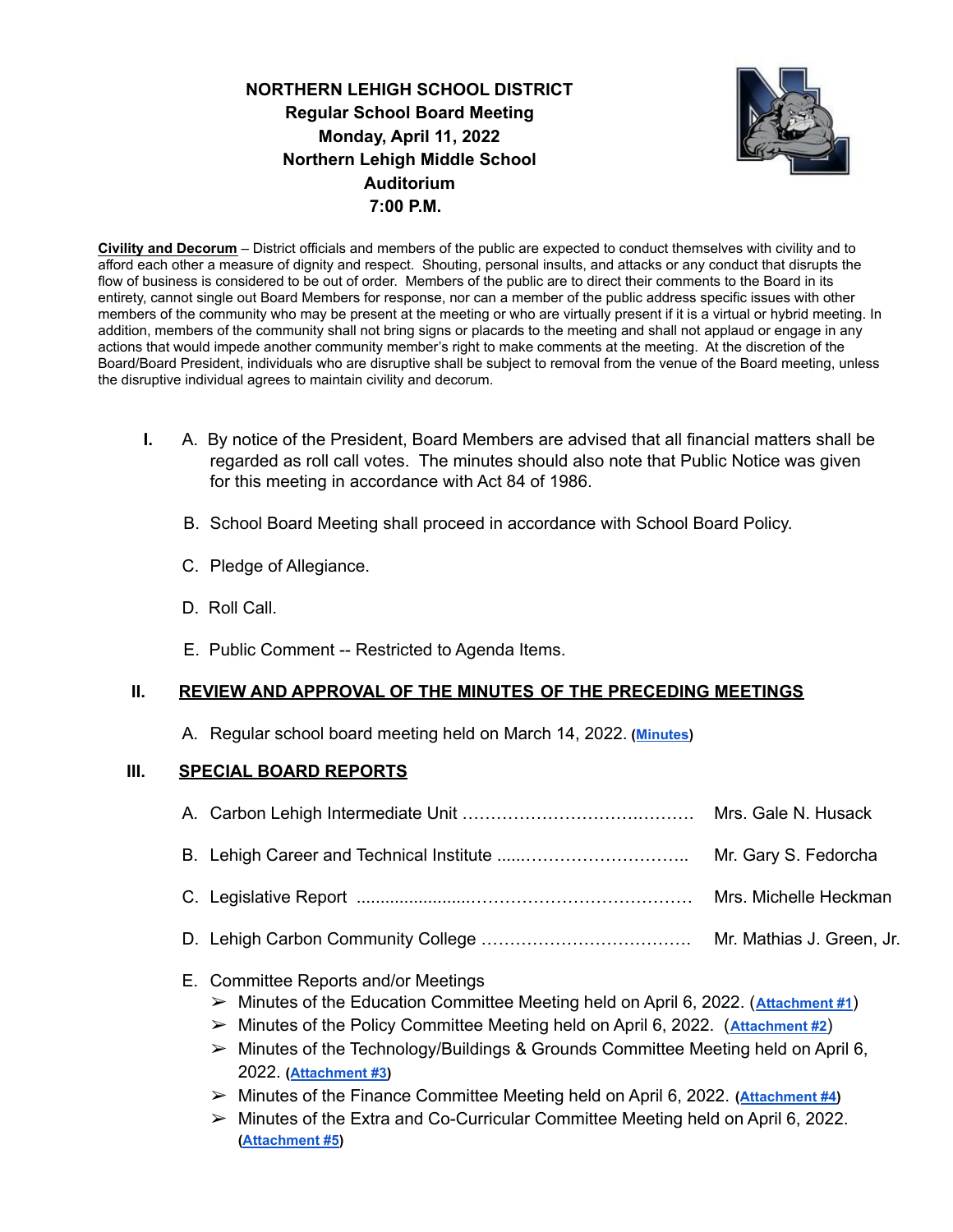═

**IV.** 

|                  | F. Student Representatives to the Board Report                                                                                                                                                                                                                                           | Ms. Paige Craddock<br>Ms. Danielle Dougherty |  |
|------------------|------------------------------------------------------------------------------------------------------------------------------------------------------------------------------------------------------------------------------------------------------------------------------------------|----------------------------------------------|--|
|                  |                                                                                                                                                                                                                                                                                          |                                              |  |
|                  | $\geq$ 2022-2023 Budget Presentation                                                                                                                                                                                                                                                     |                                              |  |
| L.               | $\triangleright$ ESSER Grant Update<br>$\triangleright$ SWPBIS Fidelity at Peters Elementary                                                                                                                                                                                             |                                              |  |
|                  | $\triangleright$ Graduation Date Announcement<br>$\triangleright$ Recognition of WSCMLV                                                                                                                                                                                                  |                                              |  |
|                  | K. An executive session will be held at 6:15 p.m. in the Middle School Library                                                                                                                                                                                                           |                                              |  |
| <b>PERSONNEL</b> |                                                                                                                                                                                                                                                                                          |                                              |  |
|                  | A. Resignation/Retirement                                                                                                                                                                                                                                                                |                                              |  |
|                  | 1. With regret, accept the retirement resignation of Susan DeFrain from her position as<br>Cook's Helper at Peters Elementary, effective the end of the 2021-2022 school year.<br>Mrs. DeFrain will be retiring from the Northern Lehigh School District after 32.5 years<br>of service. |                                              |  |

- 2. With regret, accept the retirement resignation of Janet Millen from her position as Peters/Slatington Elementary Art Teacher, effective the end of the 2021-2022 school year. Mrs. Millen will be retiring from the Northern Lehigh School District after 35 years of service.
- 3. Accept the resignation of Gerald Hadinger, Jr. from his position as Cook's Helper, effective immediately.
- 4. Accept the resignation of Denise Hoadley from her position as Health Room Assistant, effective April 22, 2022.
- B. Re-Appointment Non-Instructional

|    | Kassandra Beller         |                                                         |  |
|----|--------------------------|---------------------------------------------------------|--|
|    | Assignment:              | <b>ELDP Instructional Paraprofessional ESSER Funded</b> |  |
|    | Salary:                  | \$15.91/hour                                            |  |
|    | Effective:               | 2022-2023 School Year                                   |  |
|    | <b>Termination Date:</b> | End of the 2022-2023 School Year                        |  |
| 2. | Tina Beltz               |                                                         |  |
|    | Assignment:              | Cafeteria/Hall Monitor at the Middle School ESSER       |  |
|    | Salary:                  | \$14.28/hour                                            |  |
|    | Effective:               | 2022-2023 School Year                                   |  |

Termination Date: End of the 2022-2023 School Year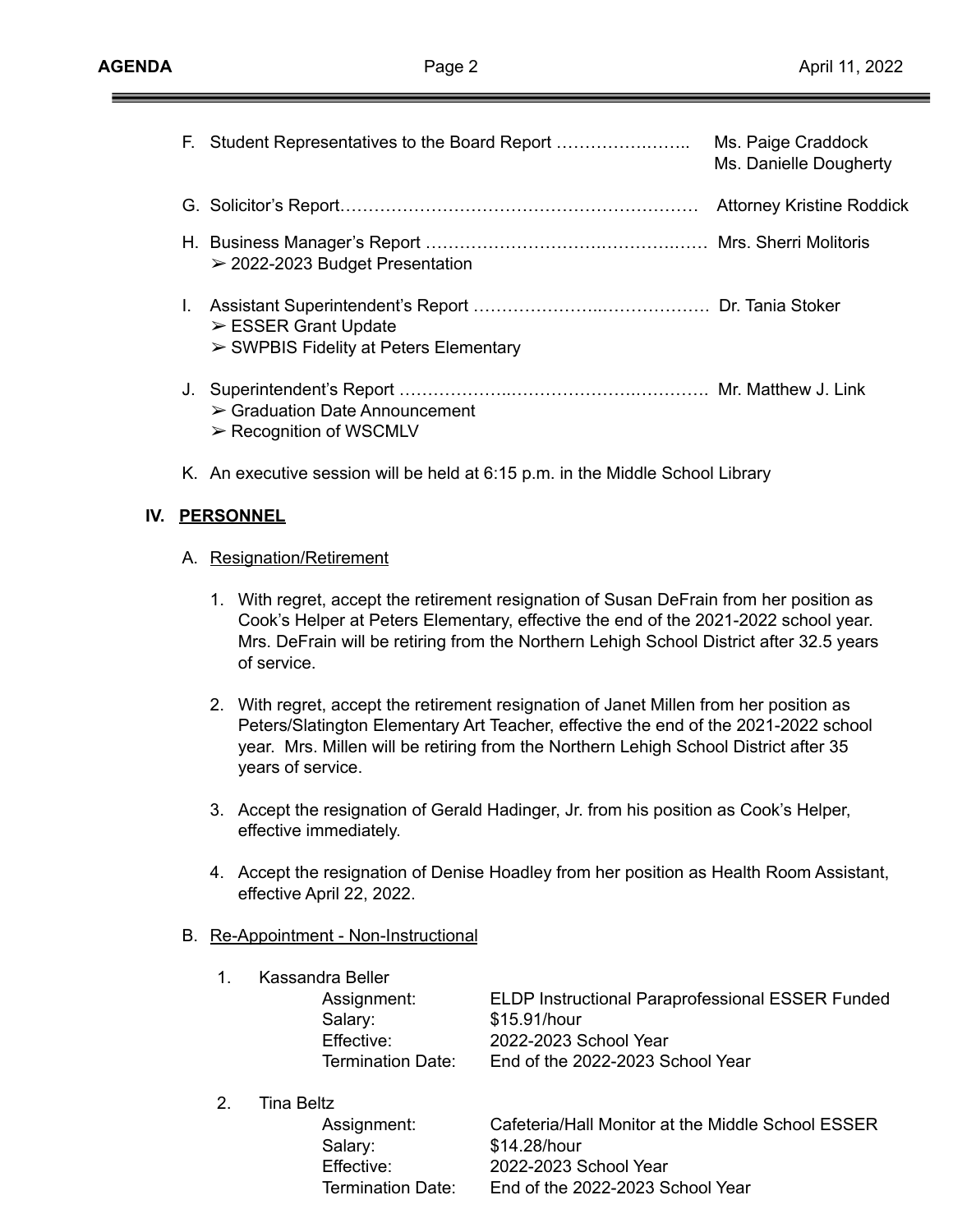#### C. Appointment - Non-Instructional

Ashley Heydt\* \*\* Assignment: Bookkeeper II Accounts Receivable/Accounts Payable Salary: \$31,518 (prorated) Effective: April 19, 2022 **\*60 Working Day Probationary Period \*\*Pending Verification of Missing Personnel File Items**

#### D. Administrative Transfer - Instructional

Tamara Stubits From: Technology Integration Specialist To: Elementary Teacher Salary: No change in salary Effective: 2022-2023 School Year

#### E. Summer Program Positions - Funding through ESSER III Grant

Motion to approve the following individuals to the Open Horizons/I.N.S.P.I.R.E. Summer Program Positions, for the summer of 2022:

| Name                       | Position         | Rate               | Completion Prog. |
|----------------------------|------------------|--------------------|------------------|
|                            |                  |                    | Prem. Pay        |
| <b>Kimberly Filipovitz</b> | Instructor       | CBA Curr. Rate/Hr. | up to \$1,000    |
| Shannon Jones              | Instructor       | CBA Curr. Rate/Hr. | up to \$1,000    |
| Alexis Middaugh            | Instructor       | CBA Curr. Rate/Hr. | up to \$1,000    |
| <b>Anthony Tulio</b>       | Instructor       | CBA Curr. Rate/Hr. | up to \$1,000    |
| Andrea Rosario             | Paraprofessional | Hourly Rate        | up to \$750      |
| Angie Thomas               | Paraprofessional | Hourly Rate        | up to \$750      |

F. Motion to approve the following individuals to STEAM Camp positions for the summer of 2022, funding through the Northern Lehigh Education Foundation:

| <b>Timothy Weaber</b>   | <b>Director</b> | \$2580 |
|-------------------------|-----------------|--------|
| Jennifer Butz           | Coordinator     | \$2220 |
| <b>Tamara Stubits</b>   | Instructor      | \$1500 |
| Kori Dibilio            | Instructor      | \$1500 |
| Nicole Nightlinger      | Instructor      | \$1500 |
| <b>Christine Leslie</b> | Instructor      | \$1500 |

G. Motion to approve the following individuals to Middle School STEAM Camp positions for the summer of 2022, funding through ESSER III B (Summer Enrichment):

| Mary Frank   | Instructor | \$1500 |
|--------------|------------|--------|
| Rajeev Gupta | Instructor | \$1500 |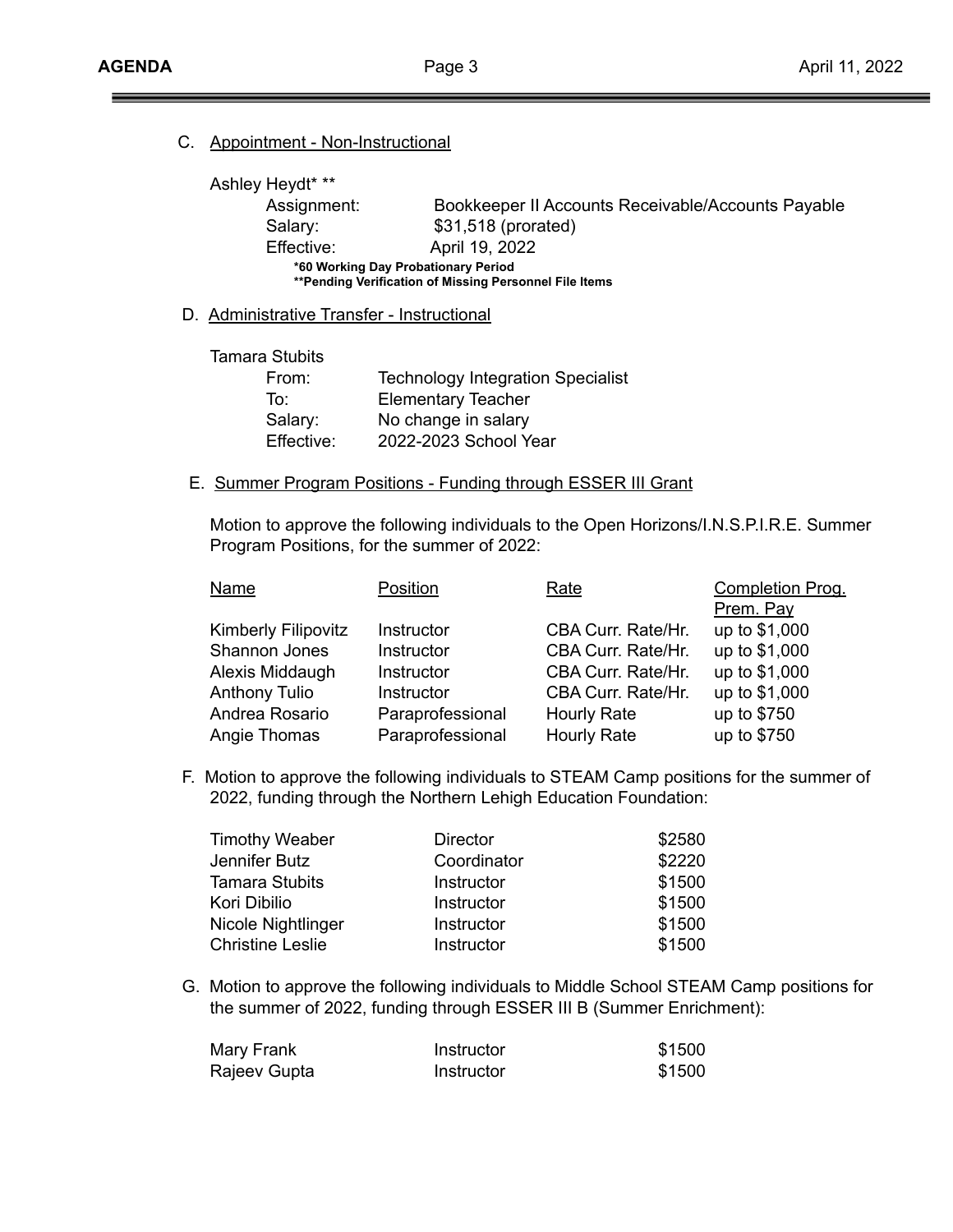#### H. Summer Programs Nurse

Approve to employ Tracy Hoffman, as the school nurse for Summer STEAM Camp, Open Horizons/I.N.S.P.I.R.E. and ESY Summer Programs for up to 5 hours a day at the Teacher Collective Bargaining Agreement amount of \$30 per hour plus the one-time completion program premium pay of up to \$1000. This will be fully funded through the ESSER III (Learning Loss) grant.

#### I. Elementary Summer Band Camp

Approve a tuition free one-week elementary summer band program and also approve a stipend for summer band program director, Steven Jonkman. Mr. Jonkman's stipend will be \$1,000.00 to be paid out of ESSER funds for learning loss. The summer band program will run Monday, August 15, 2022, until Friday, August 19, 2022.

#### J. Secondary Summer Band Camp

Approve a tuition free secondary summer band program and also approve a stipend for summer band program director, Mr. David Carroll. Mr. Carroll's stipend will be \$1,000.00 to be paid out of ESSER funds for learning loss. The summer band program will run Monday, August 15, 2022, until Friday, August 19, 2022.

#### K. Co-Curricular Appointment 2022-2023

Motion to appointment the following Co-Curricular positions for the 2022-2023 school year:

| Kassandra Beller         | <b>MS Field Hockey Coach</b> | \$3016 |
|--------------------------|------------------------------|--------|
| <b>Christopher Heery</b> | HS Spring Intramurals        | \$924  |

- L. Rescind Co-Curricular Appointments
	- 1. Rescind the motion appointing Patrick Wanamaker as the HS Spring Intramurals that was approved at the August 9, 2021, school board meeting.
	- 2. Rescind the motion appointing Kassandra Beller as the Assistant Field Hockey Coach that was approved at the March 14, 2022, school board meeting.

### M. Substitute

1. Non-Instructional

Motion to appoint the following individual as substitute cafeteria worker for the 2021-2022 school year at the 2021-2022 substitute rate as approved on the Supplemental Personnel Salary Schedule:

Jo-Ann Papay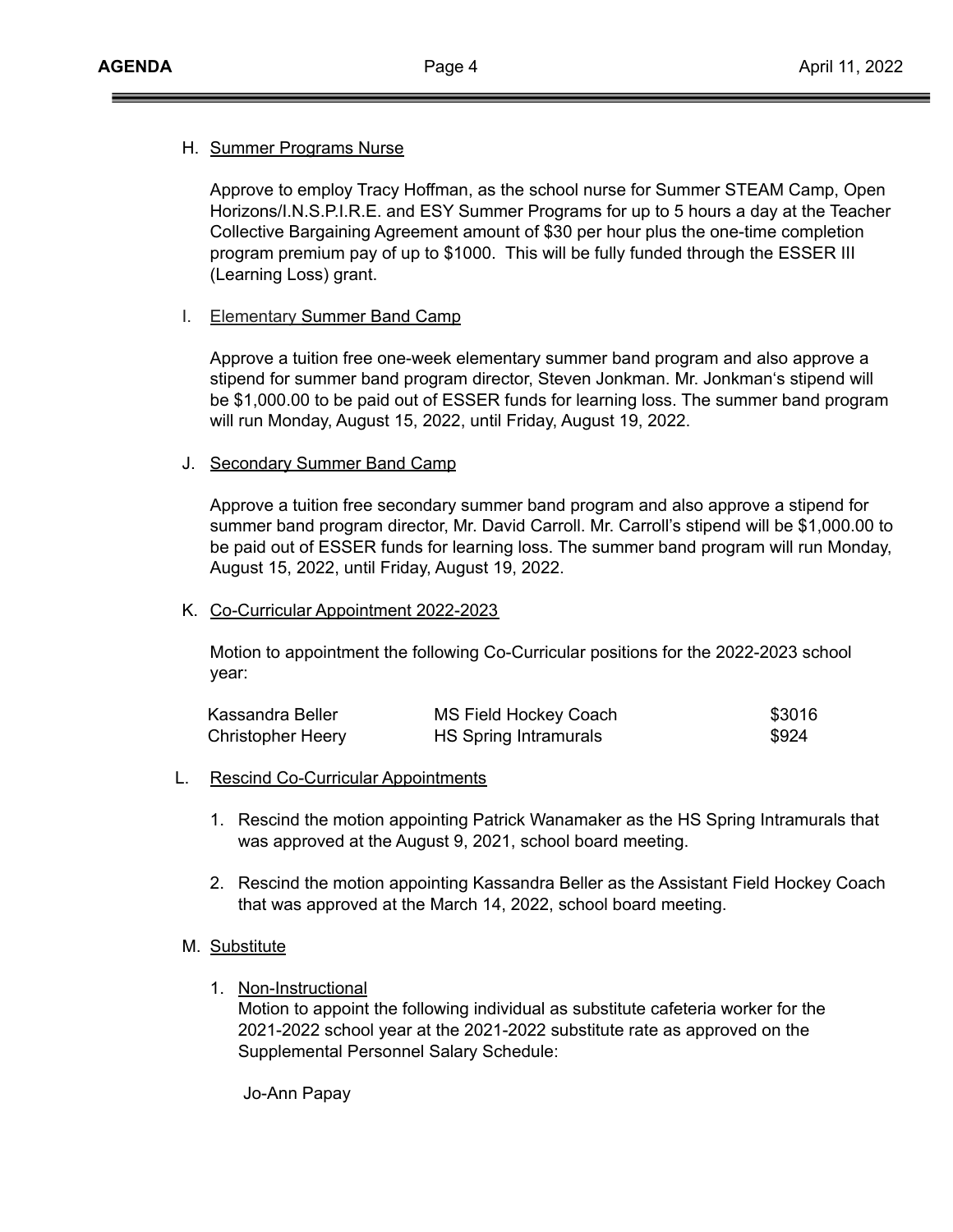### **V. POLICY**

#### A. Board Policy First Reading

- 1. Approve school board policy #318 Attendance and Tardiness Employees, as presented after the first reading. (**[Attachment](https://drive.google.com/file/d/1te4YpI7mI6ieIezrsadVUDAG96OxfEHd/view?usp=sharing) #6**)
- 2. Approve school board policy #331 Job Related Expenses Employees, as presented after the first reading. (**[Attachment #7](https://drive.google.com/file/d/1I1TTzS0Om1wzas7In8NKhYkQzN44Pl9a/view?usp=sharing)**)
- 3. Approve school board policy #332 Working Periods Employees, as presented after the first reading. (**[Attachment #8](https://drive.google.com/file/d/1IMXsHQALGy7l695QkCTNub6GssTRMo1b/view?usp=sharing)**)
- 4. Approve school board policy #334 Sick Leave Employees, as presented after the first reading. (**[Attachment #9](https://drive.google.com/file/d/1wpTIwEWv8ISMMXubUIKekIwDb-nU7FcA/view?usp=sharing)**)
- 5. Approve school board policy #815.1 Social Media Operations, as presented after the first reading. (**[Attachment #10](https://drive.google.com/file/d/17fK1jVDurK6yhADv8cXwemacNg4HgNlL/view?usp=sharing)**)
- 6. Approve school board policy #845 Identification Badge Operations, as presented after the first reading. (**[Attachment #11](https://drive.google.com/file/d/1_93ag2tZG3o-pej3y0kK23TAWwsBRqgi/view?usp=sharing)**)

#### B. Board Policy Second Reading

- 1. Approve school board policy #123 Interscholastic Athletics Programs, as presented after the second reading. (**[Attachment](https://drive.google.com/file/d/1kGQbCIPg0MvrtRc_Wsbhwt2CobNyNs3h/view?usp=sharing) #12**)
- 2. Approve school board policy #800.1 Electronic Signatures/Records Operations, as presented after the second reading. (**[Attachment](https://drive.google.com/file/d/1zwH3LkrmQCBw55UfYdQIIcLfApbX4hca/view?usp=sharing) #13**)
- 3. Approve school board policy #904 Public Attendance at School Events Community, as presented after the second reading. (**[Attachment #14](https://drive.google.com/file/d/1pljb98nYwrfg_jIOj-aTCHVu-NvmVlp2/view?usp=sharing)**)
- 4. Approve school board policy #916 Volunteers Community, as presented after the second reading. (**[Attachment #15](https://drive.google.com/file/d/1OaNBVnh4Hx09Vs_vPYpm5DbLv6XcfSyT/view?usp=sharing)**)

### **VI. CONFERENCES**

#### **VII. CURRICULUM AND INSTRUCTION**

#### A. CLIU 2022-2023 Facilities Plan Committee Report

Approve the following resolution to adopt the 2022-2023 Carbon Lehigh Intermediate Unit Facilities Plan Committee Report. (**[Attachment #16](https://drive.google.com/file/d/1SvLWZ5Kk2tRdj0GnOQi6ZrxRy0SB3kAX/view?usp=sharing)**)

**RESOLVED:** It is recommended that the Northern Lehigh School District Board of Directors approve the 2022-2023 Facilities Plan Committee Report that was approved by the CLIU Facilities Plan Committee on March 2, 2022 and the CLIU 21 Board of Directors on March 21, 2022. In addition, the Board reaffirms its commitment to the original construct of the Facilities Planning, approved November 1, 1989, which consists of a series of prioritized inquiries to be considered in determining future locations of the CLIU and school district special education classes.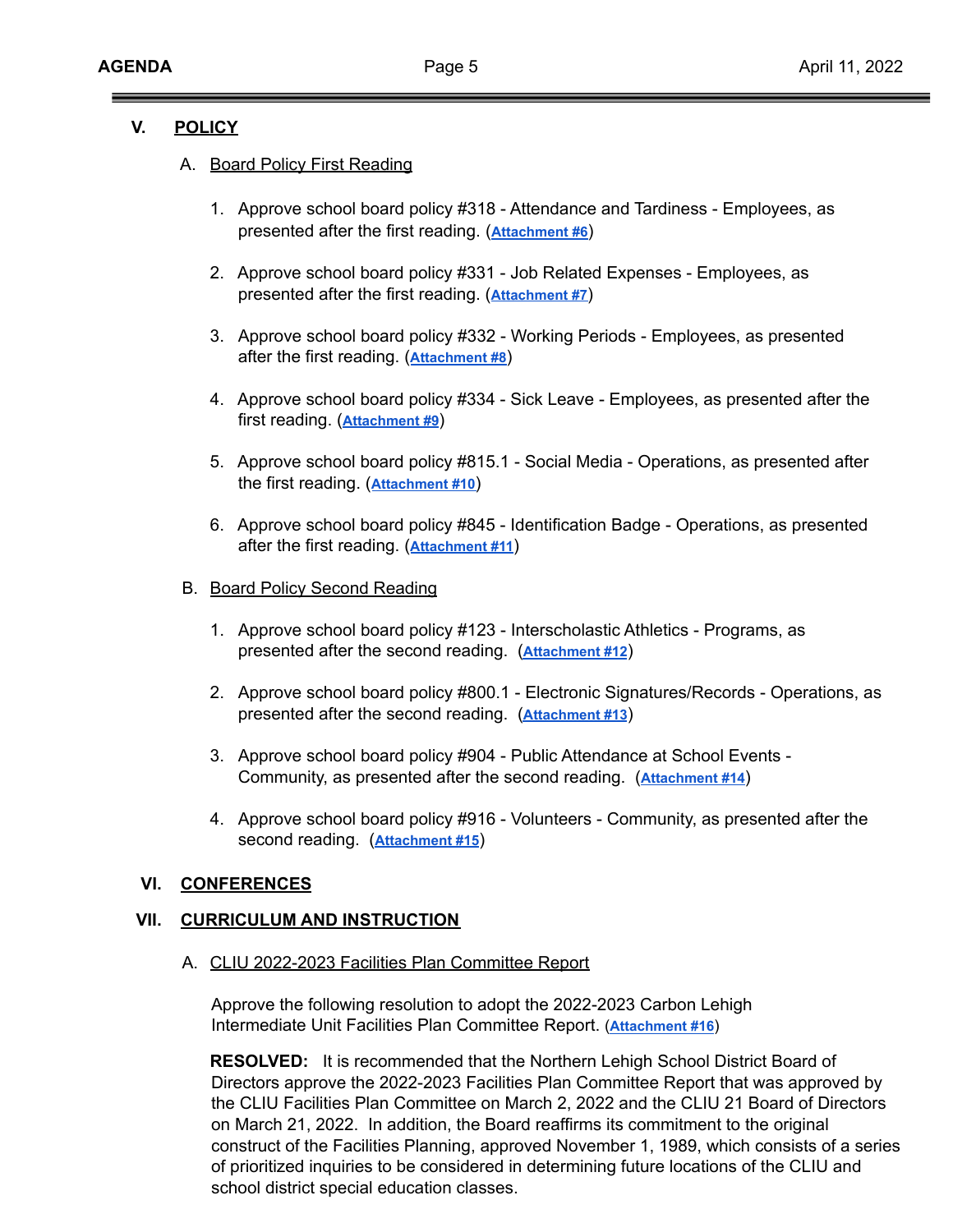- B. As per the recommendation of the administration and the Education Committee, approve purchase of non-recurring consulting and professional development services from Instructure: Canvas at a cost of \$4,200 from the 2021-22 Curriculum and Instruction budget, reducing the \$14,468.75 amount previously approved for payment from the 2022-23 Curriculum and Instruction budget to \$10,268.75.
- C. Approve to adopt the Carbon Lehigh Intermediate Unit's Notice of Adoption of Policies and Procedures and Use of Funds by School District for submission with the 2022-2023 IDEA B, Section 611 project application, as presented. (**[Attachment #17](https://drive.google.com/file/d/179imVEnZ7wjcF4JRFpfnYZaSL5Da5sxz/view?usp=sharing)**)
- D. As per the recommendation of the administration, approve to authorize the Superintendent to apply for an Act 80 Waiver for high school seniors for the 2021-2022 school year for three full days for in-service for staff development held on October 11, 2021, March 11, 2022 and May 16, 2022.

### **VIII. OLD BUSINESS**

### **IX**. **NEW BUSINESS**

A. Approve the recommendation from the administration, that graduation be set for Friday, June 3, 2022, at 7:00 p.m. in Bulldog Community Stadium, with a rain date of Saturday, June 4, 2022, at a time to be determined.

### **X. FINANCIAL**

- A. Approve the Following Financial [Reports](https://drive.google.com/file/d/1e1o1OpWbb5thtnQuny-irWUnh952wDkf/view?usp=sharing):
	- 1. General Fund Account month of March 2022
	- 2. Cafeteria Fund Account month of March 2022
	- 3. NLMS Student Activities/Clubs Accounts month of March 2022
	- 4. NLHS Scholarship Account month of March 2022
	- 5. NLHS Student Activities/Clubs Account month of March 2022
- B. Approve the Following List of [Bills](https://drive.google.com/file/d/1bnyJmuQqIbgV9FLH_crqh21q5Ii9aaFd/view?usp=sharing):
	- 1. General Fund months of March and April, 2022
	- 2. Cafeteria Fund months of March and April, 2022
- C. Authorize administration to sign the CSIU eService Rates contract for Accounting, Payroll and Personnel software services for the 2022-2023 school year. **[\(Attachment #18](https://drive.google.com/file/d/1c2-10dhjsecPTNv4M5wUJPkktBPbg8zh/view?usp=sharing))**
- D. As per the recommendation from the administration and Technology/Buildings and Grounds Committee, approve the purchase from Otis Elevator of an Otis Glide door operator for Peters Elementary School, at a cost not to exceed \$34,647.00, funding through the 2021-2022 Buildings and Grounds budget. **[\(Attachment #19](https://drive.google.com/file/d/1sgSzMiood-FgAz4DG284I1qw8r-FNqTU/view?usp=sharing))**
- E. As per the recommendation from the administration and Technology/Buildings and Grounds Committee, approve the purchase of a water source heat pump replacement for Peters Elementary School guidance office from Burns Mechanical, at a cost not to exceed \$15,200.00, funding through the 2021-2022 Buildings and Grounds budget. **([Attachment #20\)](https://drive.google.com/file/d/1bEr2LAk7Mkkbd83ImpeRs3lZ1WU3ka-s/view?usp=sharing)**